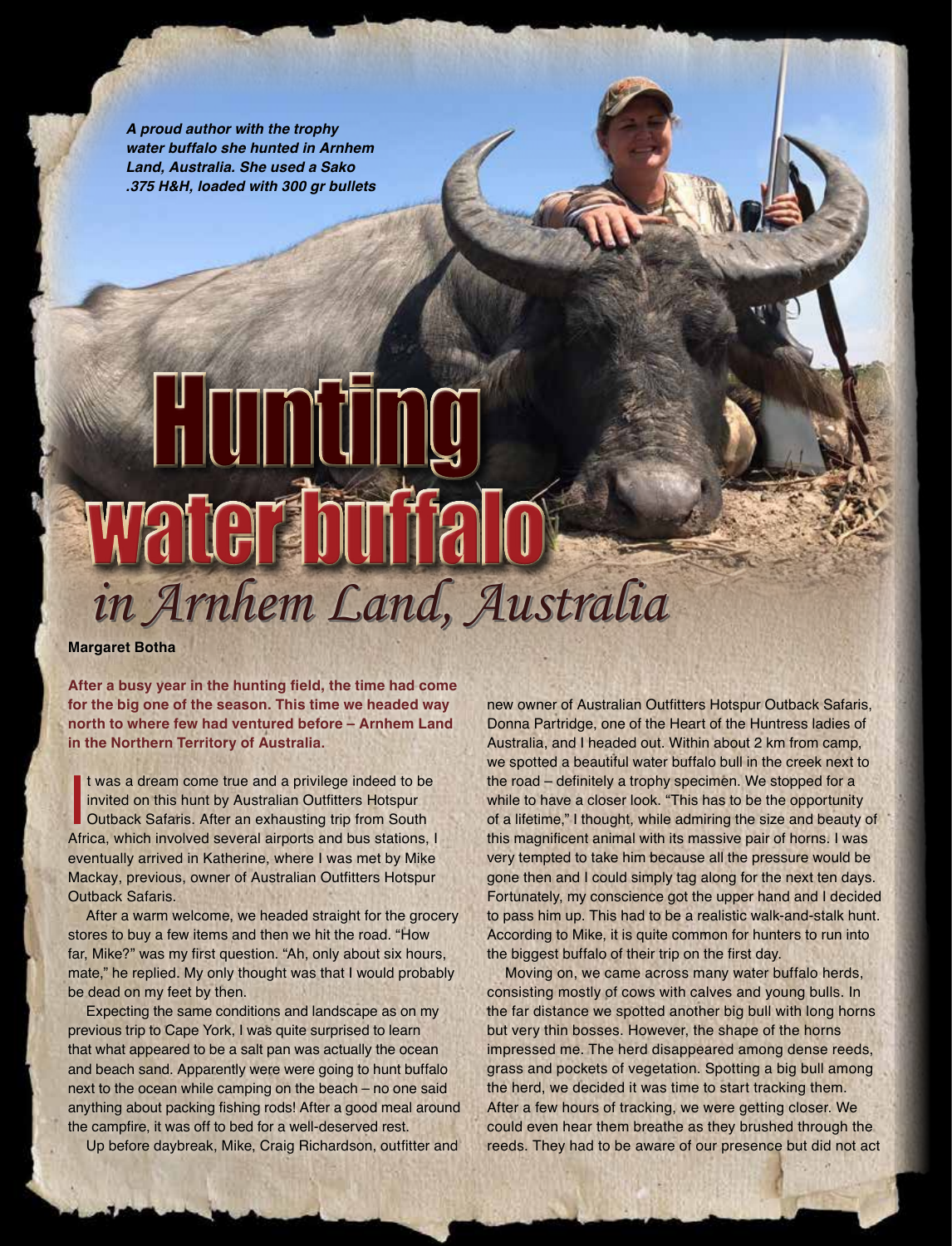**Outfitter Craig Richardson, previous owner of Australian Outfitters Hotspur Outback Safaris, with Margaret Botha who spotted another big bull in the distance**

as if they knew or even cared. My nerves were riding on a very sharp edge. This was definitely suicide but it was also exciting – just what I expected of a buffalo hunt!

In my mind I pictured the massive animal charging towards me, only allowing me a split second to act; a close-range head shot possibly the only thing to stop him ... One gets used to practising these shots on the range while shooting at a fast-moving cardboard box, with someone paddling his guts out to get it up to speed. I remember the first time was quite intense, accompanied by lots of nervous laughter as I realised how easily we humans break under pressure. Being in a real-life situation is totally different to being charged by a 'cardboard buffalo'! Was this the opportunity I had been waiting for my whole life? Yes – the hunt was on!

The big bull circled around us and we had no idea where he would come from. My heart was pounding in my chest. Then everything went quiet ... Our quarry had slipped away and only left a track that faded as we tried to follow it.

We decided to turn back. Getting lost in the dense bush, Mike used the opportunity to make a fire and boil the 'billy' for a quick 'cuppa'. Eventually, we decided to call it a day. Although we had spotted many buffalo, nothing came close to the first one of the trip that had set the bar.

At the crack of dawn the next morning, we headed south, covering many miles. In some areas smoke from what seemed to be veld fires from the previous day filled the air. Eventually, Mike decided to stop as he spotted a nice open area, trusting his gut feeling that this was the place.

We got out and checked our gear. These buffalo are very smart – to get close to them, you have to try and think like them. Soon we came across signs of their activity in the area. Again we spotted a big bull but he outwitted us very quickly. We spent the morning chasing and tracking until lunchtime. Time to regroup and asses our situation. The smoke intensified as it appeared that there were still many fires around. This seemed to have spooked the buffalo that were hard to find due to poor visibility.

Just then Mike spotted another bull. This time we kept a close eye on him as we crept closer over the crunching, dry leaves, trying our best to minimise the noise. As he stood behind a tree about 100 yd away, we took up position, waiting for him to present us with a clearer view. We were

**Margaret doing all she can to make a clean kill.** 

**MILLION** 

so absorbed in the stalk that we did not even notice the fires around us intensifying. The intense heat, thick smoke and poor visibility forced us to retreat as we found ourselves in a very dangerous situation. A poor shot would either put us in harm's way or wound the buffalo. No one would be very eager to go searching for a wounded buffalo in these conditions ...

On the way back, my gut instinct about animal behaviour proved correct. The floodplains were swarming with hundreds of buffalo, out in open and away from the smoke. It was an amazing sight and I tried to imprint it on my mind. It looked like a scene from a wildlife documentary on *Animal Planet.*

That night in camp we were joined by one of the traditional landowners and chief of this section of land, Kev, his wife and sister for dinner. With the distant crashing of waves on the beach, we stared into the fire while listening to Kev's calm voice as he spoke about past adventures.

> *A happy huntress!*  **Margaret was extremely**  *grateful for the opportunity to realise a lifelong dream.*